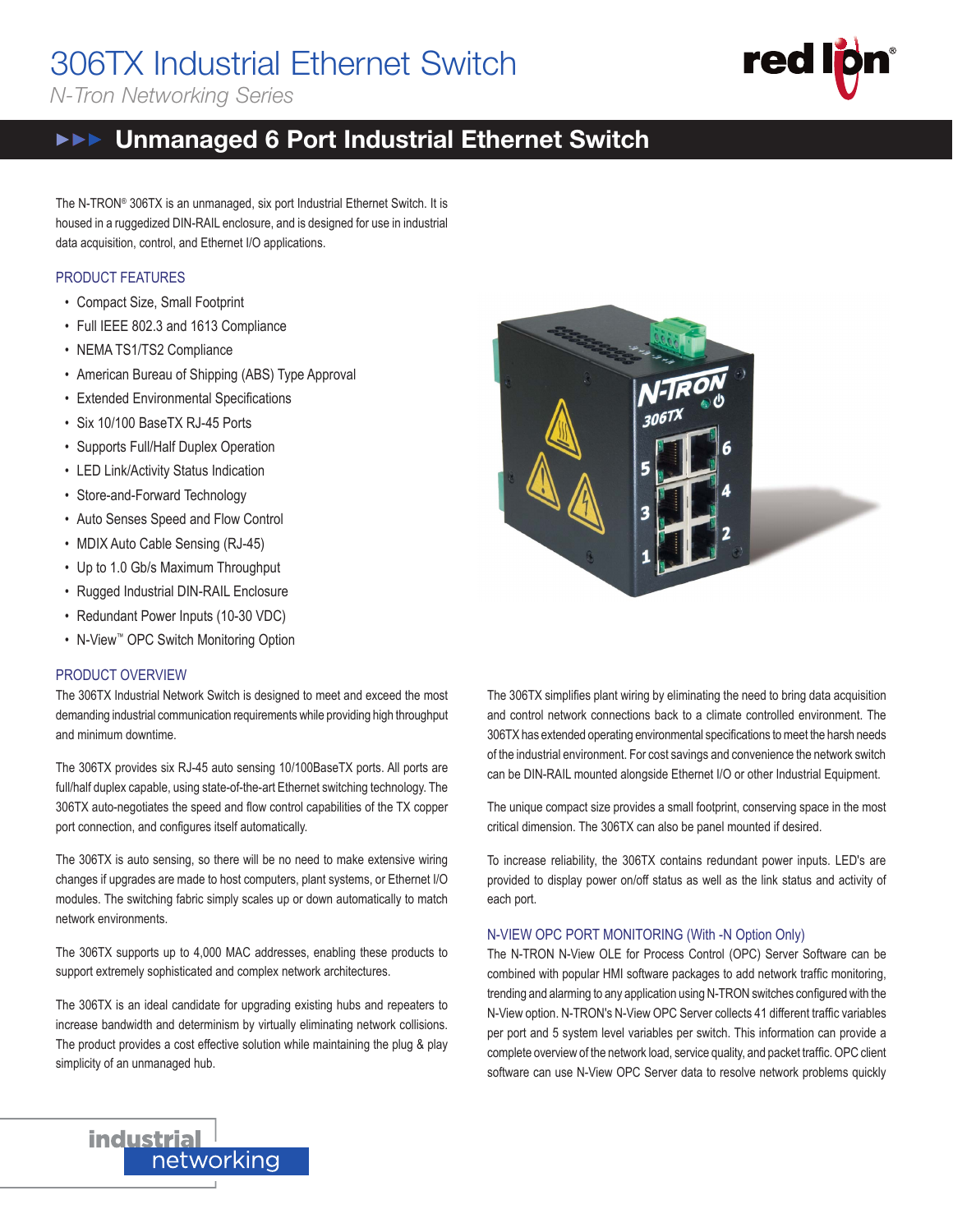# **SPECIFICATIONS**

|  | <b>Case Dimensions</b> |
|--|------------------------|
|  |                        |

| Height: | 3.1"       | $(7.8 \text{ cm})$ |
|---------|------------|--------------------|
| Width:  | 2.1"       | $(5.4 \text{ cm})$ |
| Depth:  | 3.4"       | $(8.6 \text{ cm})$ |
| Weight: | $0.75$ lbs | $(0.3 \text{ kg})$ |
|         |            |                    |

### Electrical Electrical

| Input Voltage: | 10-30 VDC  |
|----------------|------------|
| Input Current: | 250 mA@2   |
| Inrush:        | 8.0Amp/0.6 |

| Electrical     |                  |
|----------------|------------------|
| Input Voltage: | 10-30 VDC        |
| Input Current: | 250 mA@24V       |
| Inrush:        | 8.0Amp/0.6ms@24V |
|                |                  |

### Environmental Environmental

| <b>Operating Temperature:</b> | $-20^{\circ}$ C to 70 $^{\circ}$ C |
|-------------------------------|------------------------------------|
| Storage Temperature:          | -40 $\degree$ C to 85 $\degree$ C  |
| Operating Humidity:           | 10% to 95%                         |
|                               | (Non Condensing)                   |
| Operating Altitude:           | 0 to 10,000 ft.                    |

## Shock and Vibration (bulkhead mounting) Shock and Vibration (bulkhead mounting) Shock: 200g @ 10ms Shock: 200g @ 10ms Vibration/Seismic: 50g, 5-200Hz, Triaxial Vibration/Seismic: 50g, 5-200Hz, Triaxial

# Network Media Network Media

| 10BaseT:   | $\geq$ Cat <sub>3</sub> Cable |
|------------|-------------------------------|
| 100BaseTX: | $\geq$ Cat5 Cable             |

# Connectors Connectors

10/100BaseTX: Six (6) RJ-45 TX Ports 10/100BaseTX: Six (6) RJ-45 TX Ports

## Recommended Wiring Clearance Recommended Wiring Clearance

Front: 2" (5.08 cm) Front: 2" (5.08 cm) Top: 1" (2.54 cm) Top: 1" (2.54 cm)

### Regulatory Approvals Regulatory Approvals

FCC Part 15 Class A FCC Part 15 Class A UL Listed 1604 (US and Canada) UL Listed 1604 (US and Canada) CLASS I, DIV 2, GROUPS A,B,C,D,T4A CLASS I, DIV 2, GROUPS A,B,C,D,T4A CE: EN61000-6-2,4, EN55011, EN61000-4-2,3,4,5,6 CE: EN61000-6-2,4, EN55011, EN61000-4-2,3,4,5,6 ABS Type Approval for Shipboard Applications ABS Type Approval for Shipboard Applications IEEE 1613 for Electric Utility Substations IEEE 1613 for Electric Utility Substations GOST-R Certified RoHS Compliant RoHS Compliant

# BENEFITS BENEFITS

Industrial Network Switch Industrial Network Switch

- Compact Size, Small Footprint Compact Size, Small Footprint
- High Reliability/Availability High Reliability/Availability
- Extended Environmental Specifications
- Ruggedized DIN-RAIL Enclosure Ruggedized DIN-RAIL Enclosure
- High Performance High Performance
- High MTBF >2M Hours (measured) High MTBF >2M Hours (measured)

### Ease of Use Ease of Use

- Plug & Play Operation Plug & Play Operation
- 6 Auto Sensing 10/100BaseTX RJ-45 Ports 6 Auto Sensing 10/100BaseTX RJ-45 Ports
- Auto Sensing Duplex, Speed, and Cable Type Auto Sensing Duplex, Speed, and Cable Type
- Unmanaged Operation Unmanaged Operation
- Compact DIN-RAIL Package Compact DIN-RAIL Package

### Increased Performance Increased Performance

- Full Wire Speed Capable Full Wire Speed Capable
- Full Duplex Capable Full Duplex Capable
- Eliminates Network Collisions Eliminates Network Collisions
- Increases Network Determinism Increases Network Determinism
- N-View Switch Viewing Option N-View Switch Viewing Option